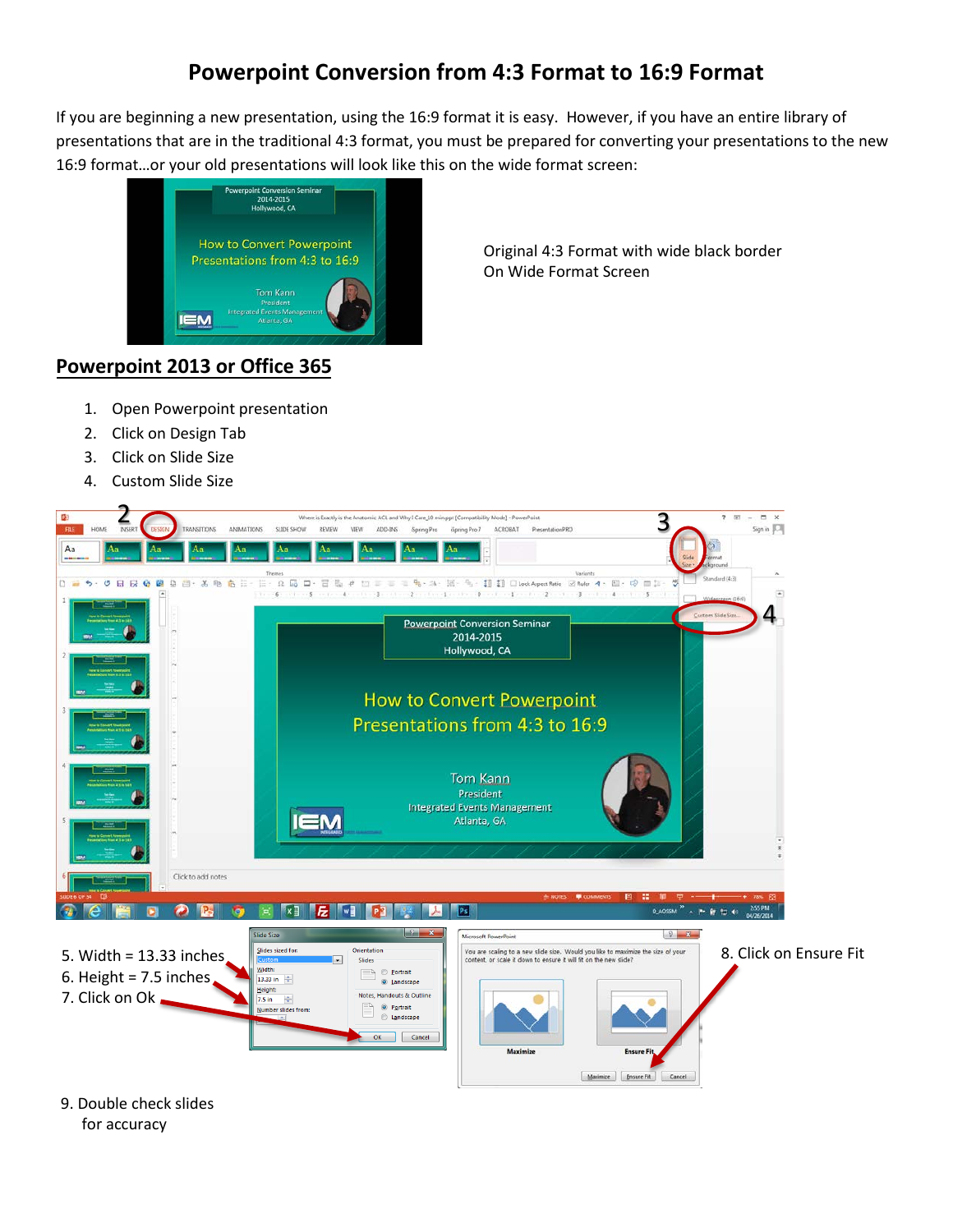## **Powerpoint 2010**

- 1. Open Powerpoint presentation, make sure it is saved as a .pptx type file
- 2. Click on Design Tab
- 3. Click on Page Setup



Text will usually convert sufficiently, however images, videos, charts, lines will either move and/or be out of proportion as below. Presentation2 - Microsoft PowerPoint